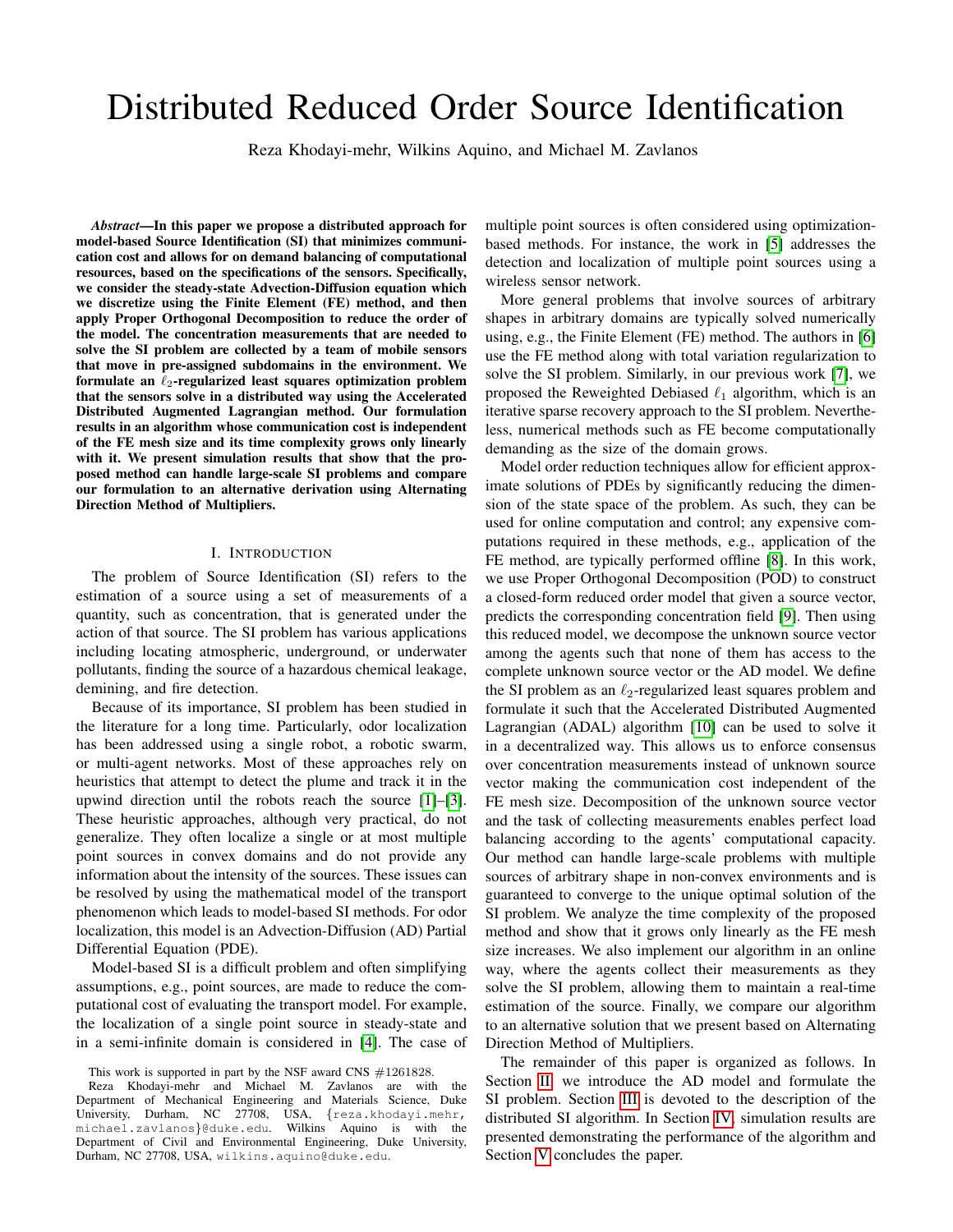# II. SOURCE IDENTIFICATION PROBLEM

## <span id="page-1-7"></span><span id="page-1-0"></span>*A. Advection-Diffusion Model*

Let  $\Omega \subset \mathbb{R}^d$  be the given domain of interest  $(1 \leq d \leq 3)$ , and assume the presence of sources is modeled by a function  $s : \Omega \to \mathbb{R}$ . Let  $c : \Omega \to \mathbb{R}$  be the measurable quantity, such as concentration, generated by this source function. Moreover, let the velocity at which this quantity is transported via advection be  $\mathbf{q} \in \mathbb{R}^d$  and  $D \in \mathbb{R}_+$  denote the diffusivity of the medium. Under a steady-state assumption on the Advection-Diffusion (AD) PDE and applying a zero-valued Dirichlet condition to the boundaries  $\partial\Omega$  of domain, we arrive at the following Boundary Value Problem (BVP)

$$
\nabla \cdot (-D\nabla c + c\mathbf{q}) - s = 0 \quad \text{in} \quad \Omega,
$$
 (1a)

<span id="page-1-1"></span>
$$
c = 0 \quad \text{on} \quad \partial \Omega, \quad (1b)
$$

which predicts the concentration field  $c$  for a given source function  $s$ ; see [\[11,](#page-5-10) ch. 2]. Note that we can easily accommodate more sophisticated boundary conditions in this formulation and for smooth enough source function s, we can show that the BVP [\(1\)](#page-1-1) has a unique stable solution. For theoretical details, see, e.g., [\[12,](#page-5-11) ch. 8,9].

In order to compute the concentration function  $c$ , we need to solve the BVP [\(1\)](#page-1-1) for a given source term s. To this end, we utilize the Finite Element (FE) method which provides an approximation of the concentration function. Specifically, consider a FE-mesh with n grid points and let  $c, s \in \mathbb{R}^n$  denote the vectors of nodal values of the concentration function  $c$  and source function s at these points. Then, following a standard procedure, we construct the system matrix  $\mathbf{K} \in \mathbb{R}^{n \times n}$  and the mass matrix  $\mathbf{R} \in \mathbb{R}^{n \times n}$  such that

<span id="page-1-2"></span>
$$
Kc = Rs.
$$
 (2)

Having the nodal values  $\bf{c}$  for a given source function  $\bf{s}$ , we can approximate the concentration function at an arbitrary point  $p \in \Omega$  by piecewise polynomial interpolation; see, e.g., [\[13\]](#page-5-12).

The computational cost of solving the linear system [\(2\)](#page-1-2) becomes prohibitive as  $n$  grows large. This could happen if the domain  $\Omega$  is very large or if we require highly accurate approximations of the continuous functions. Model order reduction methods can address this limitation by performing the computationally expensive operations offline and providing a model whose online evaluation is considerably faster [\[14\]](#page-5-13). In this paper, we use Proper Orthogonal Decomposition (POD) that relies on evaluating the FE model [\(2\)](#page-1-2) for a candidate set of source terms offline to build a set of so called snapshots of the concentration field. Then, these snapshots are used to build a set of N optimal basis functions  $\phi_i(\mathbf{p})$  for  $i \in \{1, \dots, N\}$ where  $N \ll n$ . Note that the functions  $\phi_i(\mathbf{p})$  are represented in the FE bases by corresponding nodal values  $\bar{\phi}_i \in \mathbb{R}^n$ . See [\[9\]](#page-5-7) for details of implementation.

Let  $\Phi \in \mathbb{R}^{n \times N}$  be defined as  $\Phi = [\bar{\phi}_1, \dots, \bar{\phi}_N]$ . Then we reduce the order of the FE model [\(2\)](#page-1-2) by projecting the matrices  $K, R$  onto the space spanned by the POD bases as  $(\mathbf{\Phi}^T \mathbf{K} \mathbf{\Phi}) \bar{\mathbf{c}} = (\mathbf{\Phi}^T \mathbf{R}) \mathbf{s}$ , where  $\bar{\mathbf{c}} \in \mathbb{R}^N$  denotes the concentration coefficients corresponding to the POD basis functions. Given a discretized source vector s corresponding to the source function s, we obtain an approximation to the concentration function as  $\bar{c}(\mathbf{p}) = \phi(\mathbf{p})\bar{\mathbf{c}} = \phi(\mathbf{p})\mathbf{M}\mathbf{s}$ , where  $\phi(\mathbf{p}) = [\phi_1(\mathbf{p}), \dots, \phi_N(\mathbf{p})]$  is the  $1 \times N$  row vector of POD basis functions evaluated at  $\mathbf{p} \in \Omega$  and  $\mathbf{M} \in \mathbb{R}^{N \times n}$  is the reduced order matrix defined as

<span id="page-1-3"></span>
$$
\mathbf{M} = (\mathbf{\Phi}^T \mathbf{K} \mathbf{\Phi})^{-1} \mathbf{\Phi}^T \mathbf{R}.
$$
 (3)

Note that in order to compute the multiplication of M with a source vector s, we need to solve an  $N \times N$  system of equations instead of  $(2)$ . This is very favorable as N is typically orders magnitude smaller than  $n$ . In fact we can directly perform the inversion in [\(3\)](#page-1-3) and compute M in closedform. We compactly represent the concentration function as

<span id="page-1-4"></span>
$$
\bar{c}(\mathbf{p}) = \mathbf{m}(\mathbf{p})\,\mathbf{s},\tag{4}
$$

where  $\mathbf{m}(\mathbf{p}) = \boldsymbol{\phi}(\mathbf{p})(\mathbf{\Phi}^T \mathbf{K} \mathbf{\Phi})^{-1} \mathbf{\Phi}^T \mathbf{R}$  belongs to  $\mathbb{R}^{1 \times n}$ .

# *B. Measurement Model*

Consider m sensors deployed in the domain  $\Omega$  that make measurements of the concentration field c and let  $y \in \mathbb{R}^m$ denote the random vector of these measurements given as

<span id="page-1-5"></span>
$$
y_i = c(\mathbf{p}_i) + \epsilon_1(\mathbf{p}_i) + \epsilon_2, \tag{5}
$$

where  $p_i \in \Omega$  denotes the *i*-th measurement location for  $i \in \{1, \ldots, m\}$ . In this expression,  $\epsilon_1$  models the noise component that grows as the signal magnitude increases and  $\epsilon_2$  models the background white noise. Specifically,  $\epsilon_1(\mathbf{p}_i)$  ∼  $N(0, (c(\mathbf{p}_i)\sigma_1)^2)$  and  $\epsilon_2 \sim N(0, \sigma_2^2)$ . Note that the sensor noise components are identically and independently distributed across the domain as the measurements at different locations do not affect each other. Thus, by adding the two independent Normal random variables, we have  $y \sim N(\mu, \sigma_1^2 \Sigma_{yy}),$ where  $\mathbf{\mu} = (c(\mathbf{p}_1), \dots, c(\mathbf{p}_m))$  is the vector of concentration values [\(4\)](#page-1-4) at measurement locations and  $\Sigma_{yy} = \text{diag}(\mu)^2 + \mu^2$  $(\sigma_2/\sigma_1)^2$  **I**<sub>m</sub>. In this expression, diag( $\mu$ ) denotes the matrix whose diagonal entries are  $\mu$  and  $I_m$  denotes the  $m \times m$ identity matrix.

Using equation [\(4\)](#page-1-4) we define the design matrix  $\mathbf{X} \in \mathbb{R}^{m \times n}$ for the linear model [\(5\)](#page-1-5) as

<span id="page-1-8"></span>
$$
\mathbf{X} = \left(\begin{array}{c}\mathbf{m}(\mathbf{p}_1) \\ \vdots \\ \mathbf{m}(\mathbf{p}_m)\end{array}\right) = \left(\begin{array}{c}\phi(\mathbf{p}_1) \\ \vdots \\ \phi(\mathbf{p}_m)\end{array}\right) \mathbf{M},\tag{6}
$$

where  $\phi(\mathbf{p}_i) = [\phi_1(\mathbf{p}_i), \dots, \phi_N(\mathbf{p}_i)]$  and the reduced matrix M is defined by [\(3\)](#page-1-3). Then, we can represent the distribution of the measurements as  $y \sim N(X \, \textbf{s}, \sigma_1^2 \, \Sigma_{yy})$ . Given this model, the Source Identification (SI) problem that we consider in this paper can be defined as follows.

<span id="page-1-6"></span>Problem II.1 (Source Identification Problem). *Given the reduced model* [\(4\)](#page-1-4) *and the vector* y *of* m *noisy measurements, find an estimate* **s** *of the true source vector* **s** *that minimizes the discrepancy between the predicted and measured concentrations in the least-squares sense.*

To solve Problem [\(II.1\)](#page-1-6), we utilize the classical deterministic formulation of SI problems; see, e.g., [\[15\]](#page-5-14). Particularly,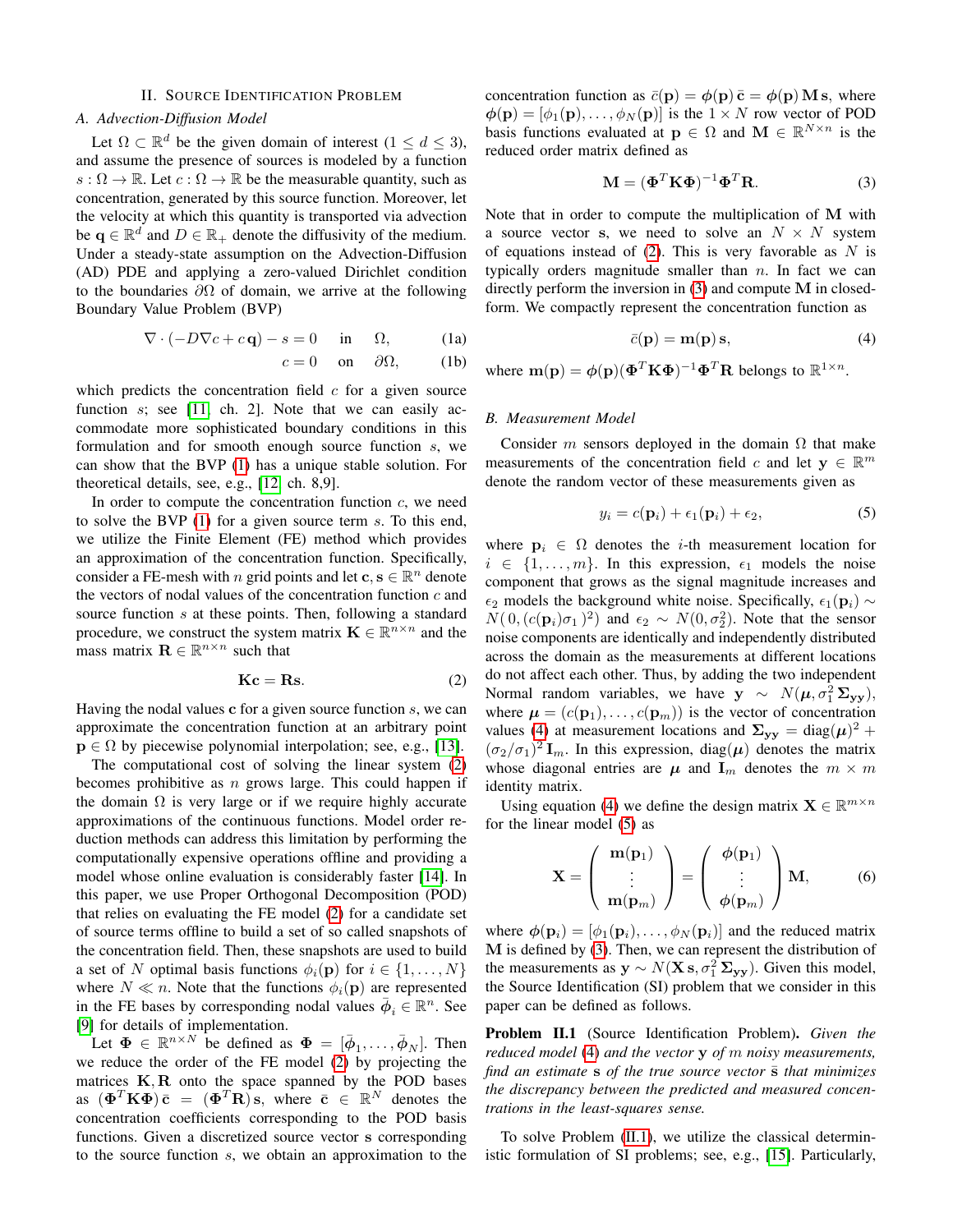given the global vector of measurements y, we solve an  $\ell_2$ regularized least-squares problem of the form

<span id="page-2-1"></span>
$$
\min_{\mathbf{s}\in\mathbb{R}^n}\frac{1}{2}\left\|\mathbf{y}-\mathbf{X}\mathbf{s}\right\|^2+\frac{\tau}{2}\left\|\mathbf{W}\mathbf{s}\right\|^2,\tag{7}
$$

where  $\|\cdot\|$  denotes the Euclidean norm,  $\tau > 0$  is the regularization parameter, and  $\mathbf{W} \in \mathbb{R}^{n \times n}$  is a diagonal matrix defined by  $\mathbf{W} = \text{diag}(\mathbf{w})$ , where  $\mathbf{w} \in \mathbb{R}^n$  is a vector of weights that is used to enhance sparsity.

## III. DISTRIBUTED SOURCE IDENTIFICATION

<span id="page-2-0"></span>A distributed solution of the SI Problem [II.1](#page-1-6) is neceassry to tackle large-scale SI problems that are encountered in real life. Additionally, it is often desirable that SI problems are solved collaboratively by teams of mobile sensors that are also tasked with collecting the measurements. To solve the SI problem  $(7)$ distributedly, we decompose the unknown source vector and the task of collecting measurements among the agents. Then, utilizing the reduced model [\(4\)](#page-1-4), we formulate the distributed SI problem such that it can be solved using the Accelerated Distributed Augmented Lagrangian (ADAL) algorithm [\[10\]](#page-5-8).

#### <span id="page-2-3"></span>*A. Domain Decomposition over Multi-Agent Network*

Assume a network of  $\bar{n}$  mobile sensors tasked with solving the SI Problem [II.1.](#page-1-6) Consider the graph representation  $\mathcal{G}(\mathcal{V}, \mathcal{E})$ of the network where  $V = \{1, \ldots, \bar{n}\}\$  denotes the set of vertices and  $\mathcal{E} \subseteq \mathcal{V} \times \mathcal{V}$  is the set of edges. Define also  $\mathcal{N}_j = \{i \in \mathcal{V} \mid (i,j) \in \mathcal{E}\}\$ as the set of neighbors of agent j. Without loss of generality, we assume that the topology of the network is fixed and decided based on the communication capabilities of the agents.

To solve the SI problem [\(7\)](#page-2-1) distributedly, we decompose the unknown source vector. Specifically, we consider a nonoverlapping decomposition of  $Ω$  where  $Ω<sub>j</sub>$  for  $j ∈ V$  denotes the subdomain assigned to agent j such that  $\bigcup_{j=1}^{\bar{n}} \Omega_j = \Omega$  and  $\Omega_j \cap \Omega_i = \emptyset$  for  $i \in \mathcal{V} \setminus \{j\}$ . Assuming that the boundaries of  $\Omega_i$  do not pass through any finite elements, this decomposition partitions the FE mesh into smaller meshes corresponding to the subdomains with  $n_j$  nodes such that  $\sum_{j=1}^{\bar{n}} n_j = n$  where  $n$  is total number of FE grid points. We assign to each agent j, the sub-vector  $\mathbf{s}_j \in \mathbb{R}^{n_j}$  corresponding to the decomposed FE mesh of subdomain  $\Omega_i$ . This decomposition of the source vector requires the decomposition of the columns of matrix M accordingly, i.e., we have  $\mathbf{M} = [\mathbf{M}_1, \dots, \mathbf{M}_{\bar{n}}]$  in [\(3\)](#page-1-3) where  $\mathbf{M}_j \in \mathbb{R}^{\bar{N} \times n_j}$ . This decomposition is possible since we have this matrix in closed-form as a result of using the POD method; cf. Section [II-A.](#page-1-7) Note that we can arbitrarily select the entries of the source vector s that we assign to each agent, i.e., the subdomains  $\Omega_i$  are not necessarily connected regions. This flexibility allows us to select these subdomains according to the computational resources of agents and achieve perfect load balancing. Furthermore, as a result of this decomposition no one agent has access to the global model or the complete source vector which can be important for security reasons.

To distribute the task of measurement collection among the agents, we consider another decomposition of the domain  $\Omega$ into subdomains  $\overline{\Omega}_i$  for  $i \in \mathcal{V}$ . Note that unlike the previous case, these subdomains can overlap and must be connected since the agents traverse them to collect measurements. We assume that each agent  $i$  collects  $m_i$  measurements from subdomain  $\overline{\Omega}_i$  where  $m = \sum_{i=1}^{\overline{n}} m_i$  is the total number of measurements. Then, stacking together the  $m_i$  measurements of agent  $i$  in the design matrix [\(6\)](#page-1-8) and using the above decomposition of the source term, we partition the design matrix [\(6\)](#page-1-8) into  $\bar{n} \times \bar{n}$  blocks as

<span id="page-2-2"></span>
$$
\mathbf{X} = \left(\begin{array}{ccc} \mathbf{X}_{11} & \dots & \mathbf{X}_{1\bar{n}} \\ \vdots & \ddots & \vdots \\ \mathbf{X}_{\bar{n}1} & \dots & \mathbf{X}_{\bar{n}\bar{n}} \end{array}\right), \tag{8}
$$

where  $\mathbf{X}_{ij} \in \mathbb{R}^{m_i \times n_j}$ ,  $\forall i, j \in \mathcal{V}$ . The partition  $\mathbf{X}_{ij}$  in column  $j$  and row  $i$  of matrix [\(8\)](#page-2-2) belongs to agent  $j$  and corresponds to the measurements collected by agent  $i$ . In practice, we assign to each agent j the POD basis functions  $\phi(\mathbf{x})$  and the matrix  $M_j$  where  $M = [M_1, \ldots, M_{\overline{n}}]$  is defined in [\(3\)](#page-1-3). Then, given the measurement locations of agent  $i$ , agent  $j$  calculates the partition  $X_{ij}$  of the design matrix from [\(6\)](#page-1-8).

#### *B. Distributed Source Identification Algorithm*

Using the domain decomposition discussed in Section [III-A,](#page-2-3) we can rewrite the SI objective [\(7\)](#page-2-1) as  $\sum_{i=1}^{\bar{n}} (1/2 \left\| \mathbf{y}_i - \sum_{j=1}^{\bar{n}} \mathbf{X}_{ij} \mathbf{s}_j \right\|_2)$  $2^{2} + \tau/2 \left\| \mathbf{W}_{i} \mathbf{s}_{i} \right\|^{2}$ , where  $\mathbf{s}_{j} \in$  $\mathbb{R}^{n_j}$  is the local source vector of agent j,  $\mathbf{W}_j = \text{diag}(\mathbf{w}_j)$  with  $\mathbf{w}_j \in \mathbb{R}^{n_j}$  denoting the weights corresponding to subdomain  $\Omega_j$ , and  $y_i \in \mathbb{R}^{m_i}$  is the vector of measurements of agent i.

Let  $\mathbf{b}_i \in \mathbb{R}^{m_i}$ , given by  $\mathbf{b}_i = \sum_{j=1}^{\bar{n}} \mathbf{X}_{ij} \mathbf{s}_j$ , denote the estimated concentration at the measurement locations of agent i given the local source estimates  $s_j \in \mathbb{R}^{n_j}$ ,  $\forall j \in \mathcal{V}$ . Then, we can rewrite the SI problem [\(7\)](#page-2-1) as

$$
\min_{\mathbf{s}_{i}, \mathbf{b}_{i}} \sum_{i=1}^{\bar{n}} \left\{ \frac{1}{2} \left\| \mathbf{y}_{i} - \mathbf{b}_{i} \right\|^{2} + \frac{\tau}{2} \left\| \mathbf{W}_{i} \mathbf{s}_{i} \right\|^{2} \right\},
$$
  
s.t. 
$$
\mathbf{b}_{i} = \sum_{j=1}^{\bar{n}} \mathbf{X}_{i j} \mathbf{s}_{j}, \ \forall i \in \mathcal{V}.
$$
 (9)

Define local matrices  $A_j \in \mathbb{R}^{m \times (n_j + m_j)}$  as

<span id="page-2-6"></span><span id="page-2-4"></span>
$$
\mathbf{A}_{j} = \begin{pmatrix} \mathbf{X}_{1j} & \mathbf{0}_{m_1} \\ \vdots & \vdots \\ \mathbf{X}_{jj} & -\mathbf{I}_{m_j} \\ \vdots & \vdots \\ \mathbf{X}_{\bar{n}j} & \mathbf{0}_{m_{\bar{n}}} \end{pmatrix},
$$
(10)

where  $\mathbf{0}_{m_j}, \mathbf{I}_{m_j}$  denote the all-zero and identity matrices of size  $m_j \times m_j$ , respectively. Define, further, local variables  $\mathbf{v}_j = (\mathbf{s}_j^T, \mathbf{b}_j^T)^T$ . Then, we can replace the constraint in [\(9\)](#page-2-4) with  $\sum_{j=1}^{\vec{n}} \mathbf{A}_j \mathbf{v}_j = \mathbf{0}_m$ .

The SI problem [\(9\)](#page-2-4) can now be solved using the ADAL algorithm [\[10\]](#page-5-8). Specifically, define the local augmented Lagrangians for agent  $j$  as

<span id="page-2-5"></span>
$$
\mathcal{L}_c^j(\mathbf{v}_j, \mathbf{v}^k, \boldsymbol{\lambda}) = \frac{1}{2} ||\mathbf{y}_j - \mathbf{b}_j||^2 + \frac{\tau}{2} ||\mathbf{W}_j \mathbf{s}_j||^2 + \boldsymbol{\lambda}^T (\mathbf{A}_j \mathbf{v}_j)
$$
  
+  $\frac{c}{2} ||\mathbf{A}_j \mathbf{v}_j + \boldsymbol{\alpha}_j^k||^2$ , (11)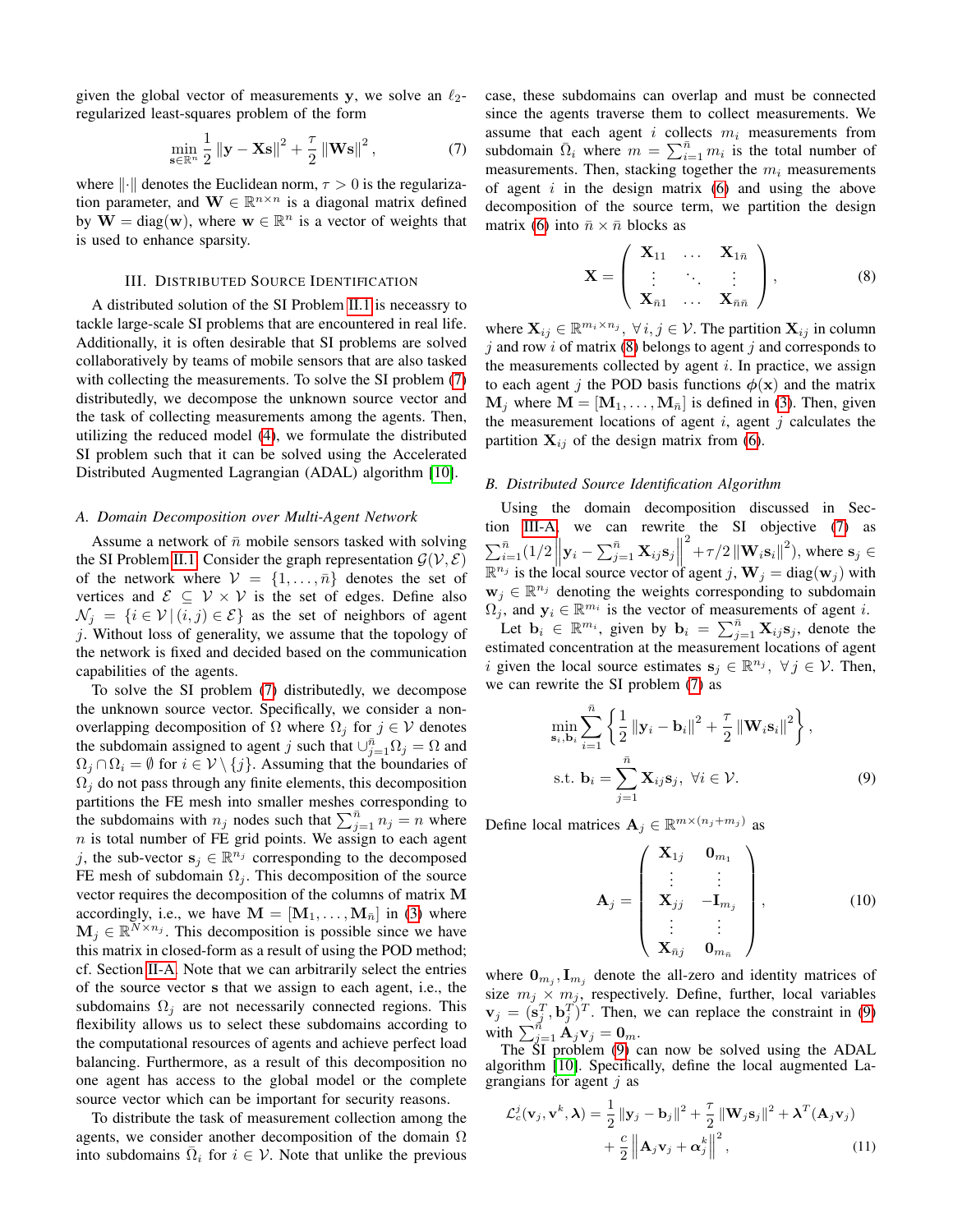where  $c > 0$  is the penalty parameter,  $\lambda \in \mathbb{R}^m$  is the Lagrange multiplier corresponding to the constraint, and  $\alpha_j^k =$  $\sum_{i=1, i \neq j}^{\bar{n}} \mathbf{A}_i \mathbf{v}_i^k$  is a constant in which  $\mathbf{v}_i^k$  corresponds to the latest estimation of the primal variable from agent  $i$ . Using  $\mathcal{L}_{c}^{j}(\cdot)$ , the iteration  $k+1$  of the ADAL algorithm is given by

$$
\hat{\mathbf{v}}_j^k = \operatorname*{argmin}_{\mathbf{v}_j} \mathcal{L}_c^j(\mathbf{v}_j, \mathbf{v}^k, \boldsymbol{\lambda}^k),
$$
 (12a)

$$
\mathbf{v}_j^{k+1} = \mathbf{v}_j^k + \rho \left( \hat{\mathbf{v}}_j^k - \mathbf{v}_j^k \right),\tag{12b}
$$

$$
\lambda^{k+1} = \lambda^k + c \rho \sum_{j=1}^{\bar{n}} \mathbf{A}_j \mathbf{v}_j^{k+1},
$$
 (12c)

where  $\rho > 0$  is the primal step-size.

In [\(12\)](#page-3-0), it is possible to derive the primal update [\(12a\)](#page-3-1) in closed-form using [\(11\)](#page-2-5). Specifically, setting  $\nabla \mathcal{L}_c^j = 0$  we get

$$
\hat{\mathbf{s}}_j^k = (\tau \mathbf{W}_j^2 + c \mathbf{X}_j^T \mathbf{X}_j - \frac{c^2}{1+c} \mathbf{X}_{jj}^T \mathbf{X}_{jj})^{-1}
$$

$$
[-\mathbf{X}_j^T (\boldsymbol{\lambda}^k + c \,\boldsymbol{\alpha}_j) + \frac{c}{1+c} \mathbf{X}_{jj}^T \boldsymbol{\beta}_j^k],\qquad(13a)
$$

$$
\hat{\mathbf{b}}_j^k = \frac{1}{1+c} (\boldsymbol{\beta}_j^k + \mathbf{X}_{jj} \hat{\mathbf{s}}_j^k),\tag{13b}
$$

where  $X_j$  is the column j and  $X_{jj}$  is the block in row and column j of the design matrix [\(8\)](#page-2-2). The vector  $\beta_j^k \in \mathbb{R}^{m_j}$  is defined as  $\beta_j^k = y_j - \lambda_j^k - c \alpha_{jj}^k$ , where  $\lambda_j^k$  and  $\alpha_{jj}^k$  are the components of  $\lambda^k$  and  $\alpha_j^k$  corresponding to the measurements of agent j. Define  $\overline{\mathbf{X}}_j \in \mathbb{R}^{m \times n_j}$  so that  $\overline{\mathbf{X}}_j^T \overline{\mathbf{X}}_j = c \mathbf{X}_j^T \mathbf{X}_j$  $c^2/(1+c)\mathbf{X}_{jj}^T\mathbf{X}_{jj}$ . Then, using the matrix inversion formula

$$
(\tau \mathbf{W}_j^2 + \overline{\mathbf{X}}_j^T \overline{\mathbf{X}}_j)^{-1} =
$$
\n
$$
\frac{1}{\tau} \mathbf{W}_j^{-2} \left[ \mathbf{I}_{n_j} - \overline{\mathbf{X}}_j^T (\tau \mathbf{I}_m + \overline{\mathbf{X}}_j \mathbf{W}_j^{-2} \overline{\mathbf{X}}_j^T)^{-1} \overline{\mathbf{X}}_j \mathbf{W}_j^{-2} \right].
$$
\n(14)

Substituting [\(14\)](#page-3-2) in [\(13a\)](#page-3-3) completes the derivation of the closed-form solution for the primal optimization problem [\(12a\)](#page-3-1). The proposed Distributed Source Identification (DSI) algorithm for agent  $j$  is summarized in Algorithm [1.](#page-3-4) Since the SI objective is strictly convex, selecting the primal stepsize such that  $0 < \rho < 1/\bar{n}$ , guarantees the convergence of Algorithm [1](#page-3-4) to the unique optimal source vector s<sup>\*</sup>; see [\[10\]](#page-5-8). More precisely,  $s_j^k$  converges to the sub-vector  $s_j^*$ corresponding to agent  $j$ .

#### *C. Complexity Analysis*

In this section we discuss the communication cost and time complexity of Algorithm [1.](#page-3-4) Specifically, there is one communication round with every iteration of the algorithm, as described in line [8.](#page-3-5) Note that agent  $j$  only needs the sum  $\alpha_j^{k+1} = \sum_{i=1, i \neq j}^{\bar{n}} A_i v_i^{k+1}$  and not the individual terms. Thus, given a routing plan that determines the communication sequence in the network, the agents can communicate one vector of length m instead of individual  $A_i v_i^{k+1}$  vectors. In worst case, agent  $j$  receives partial sums from all of its neighbors, adds its own value  $\mathbf{A}_j \mathbf{v}_j^{k+1}$ , and communicates back to all of them with cost of  $2 |\mathcal{N}_j| m$ , where  $|\mathcal{N}_j| \leq \bar{n} - 1$ is the number of its neighbors. Thus, the communication cost is bounded by  $O(\bar{m}m)$  at each iteration for agent j and does not depend on the FE mesh size  $n$ . This is in contrast

## <span id="page-3-4"></span>Algorithm 1 Distributed Source Identification Algorithm

**Require:** The subdomain  $\Omega_i$  and the set of neighbors  $\mathcal{N}_i$ ;

**Require:** The matrix  $M_i$  given in [\(3\)](#page-1-3), the POD basis functions  $\phi = [\phi_1, \dots, \phi_N]$ , and the weight matrix  $W_i$ ;

- <span id="page-3-1"></span><span id="page-3-0"></span>**Require:** The penalty parameter  $c$ , the regularization parameter  $\tau$ , and the threshold  $\eta$  of stopping criterion [\(15\)](#page-4-1);
- <span id="page-3-7"></span>1: Collect  $m_j$  measurements in  $\overline{\Omega}_j$  and broadcast the measurement locations to agents in  $\mathcal{N}_j$ ;
- <span id="page-3-8"></span>2: Receive measurement locations of all agents and build the matrix  $\mathbf{A}_j$  as in [\(10\)](#page-2-6);
- 3: Initialize  $\mathbf{v}_j^0 \in \mathbb{R}^{n_j+m_j}$  and  $\boldsymbol{\lambda}^0 = \mathbf{0}_m$ ;
- 4: while the algorithm has not converged do
- <span id="page-3-9"></span>5: Compute  $\hat{\mathbf{s}}_j^k$  and  $\hat{\mathbf{b}}_j^k$  from [\(13\)](#page-3-6);
- 6: Update the primal variable  $v_j^{k+1}$  using [\(12b\)](#page-3-7);
- <span id="page-3-6"></span>7: Check the stopping criterion [\(15\)](#page-4-1);
- <span id="page-3-5"></span>8: Broadcast  $\mathbf{A}_j \mathbf{v}_j^{k+1}$  to agents in  $\mathcal{N}_j$  and receive  $\alpha_j^{k+1} =$  $\sum_{i=1,i\neq j}^{\bar{n}}\mathbf{A}_i\mathbf{v}_i^{\vec{k}+1};$
- <span id="page-3-3"></span>9: Update the dual variable  $\lambda^{k+1}$  using [\(12c\)](#page-3-8);
- 10:  $k \leftarrow k + 1$ ;
- <span id="page-3-10"></span>11: end while

to FE-based Domain Decomposition methods that require communication of boundary nodes between neighbors [\[16\]](#page-5-15) and other optimization-based methods that require consensus over the global source vector [\[17\]](#page-5-16).

<span id="page-3-2"></span>Next, we consider the time complexity of Algorithm [1.](#page-3-4) Updates of  $\hat{\mathbf{s}}_j^k$  in line [5](#page-3-9) require computation of the matrix  $\overline{\mathbf{X}}_j \mathbf{W}_j^{-2} \overline{\mathbf{X}}_j^T$  $j$ , given in the right-hand-side of [\(14\)](#page-3-2). This cost depends on the value of weight matrix. For the unweighted case where  $W_j = I_{n_j}$ , it is given by  $O(m^2 n_j)$  and for diagonal weight matrix it is given by  $O(mn_j + m^2n_j)$ . Note that this matrix is constant across iterations and can be stored. The cost of computing the vector in the right-hand-side of [\(13a\)](#page-3-3), is bounded by  $O(2n_i(m+m_i))$  and the cost of solving the resultant linear system of equations is bounded by  $O(m^3)$ . The cost of updates of  $\hat{\mathbf{b}}_j^k$  in line [5,](#page-3-9) given by [\(13b\)](#page-3-10), is bounded by  $O(2m_j n_j)$ . Finally, the cost of computing the vector  $A_j v_j^{k+1}$  in line [8](#page-3-5) is bounded by  $O(2mn_j)$ . Thus, the time complexity of each iteration is bounded by  $O(8mn_j + m^3)$ and increases linearly with FE mesh size  $n_i$ . This allows our algorithm to handle large scale problems efficiently.

# <span id="page-3-11"></span>*D. Online Source Identification*

So far we have assumed that the measurements are collected prior to the implementation of the DSI Algorithm [1.](#page-3-4) Nevertheless, it is often desirable to estimate the source vector in an online fashion, so that the agents solve the SI problem as they move in their corresponding subdomains and collect more measurements. Assume that agent j has collected  $m_j^{\text{init}}$ measurements prior to commencing iterations of Algorithm [1](#page-3-4) and while the algorithm is running, it collects an additional measurement every  $l_j$  iterations, until all remaining  $m_j - m_j^{\text{init}}$ measurements have been collected. Every time an agent  $i$ takes a new measurement, it broadcasts the measurement location and each agent  $j$  appends a new row to the block  $\mathbf{X}_{ij}, \ \forall j \in \mathcal{V} \setminus \{i\}.$  This modified version of the algorithm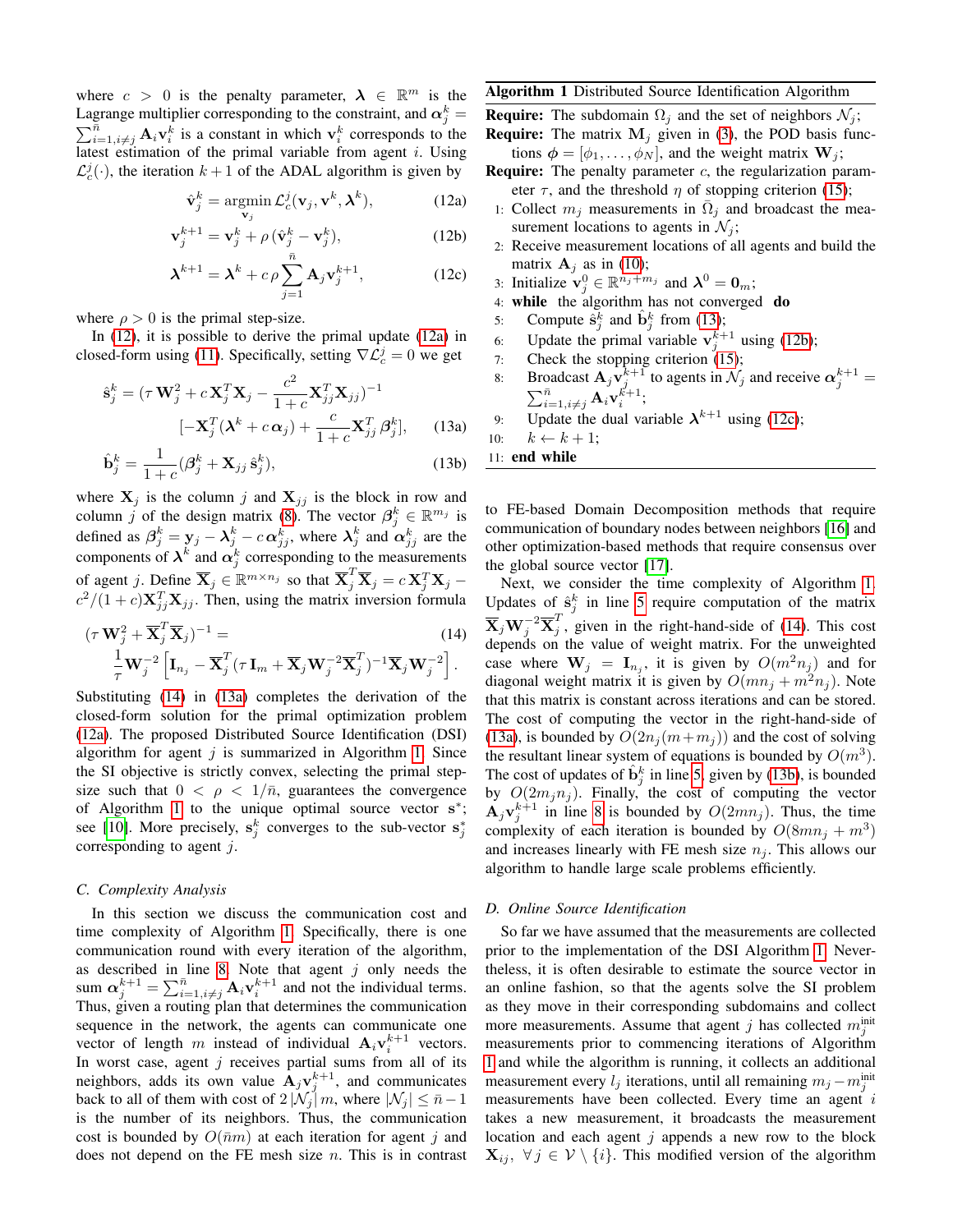converges to the unique optimal solution s <sup>∗</sup> of the SI problem [\(7\)](#page-2-1), as long as the number of measurements  $m_i$  of all agents are finite. Note that modifying design matrices  $X_i$  of agents requires re-computation of the matrix in right-hand-side of [\(14\)](#page-3-2). In the worst case, this matrix needs to be computed at every iteration increasing the time complexity to  $O(m^2n_i)$ .

## <span id="page-4-4"></span>*E. Reweighting and Stopping Criterion*

Given that the source function  $s$  in the AD-PDE [\(1\)](#page-1-1) is compactly supported, the discretized source vector s in [\(2\)](#page-1-2) is sparse. To exploit this *a priori* knowledge, after solving the unweighted SI problem with  $W_j = I_{n_j}$ , we can adjust the weights and resolve the problem one more time using the solution of the unweighted problem as an initial condition. Specifically, after solving the unweighted problem, agent  $j$ updates its weights as  $[\mathbf{w}_j]_i = 1/(\xi + |[\mathbf{s}_j]_i|)$ , where  $[\cdot]_i$ denotes the *i*-th entry of the vector,  $0 < \xi \ll 1$  is a small positive number, and  $|\cdot|$  is the absolute value. This process forces small entries of the solution toward zero and introduces an outer loop in Algorithm [1](#page-3-4) that, in practice only needs to be run for a handful of iterations [\[18\]](#page-5-17).

To stop the iterations of Algorithm [1,](#page-3-4) agent  $j$  monitors the evolution of its source estimates. Specifically, given the threshold  $\eta$ , it checks the following condition

$$
\left\| \mathbf{s}_j^k - \mathbf{s}_j^{k-1} \right\| \le \eta. \tag{15}
$$

# IV. SIMULATIONS

<span id="page-4-0"></span>In this section we provide numerical simulations to demonstrate the performance of DSI Algorithm [1.](#page-3-4) The algorithm is implemented in MATLAB on a laptop with 2.2 GHz INTEL core i7 processor and 8 GB of memory. We define the identification error between the optimal source vector s<sup>\*</sup>, obtained from the solution of  $(7)$ , and the true source vector  $\bar{s}$ as err =  $\|\mathbf{s}^* - \bar{\mathbf{s}}\| / \|\bar{\mathbf{s}}\|$ . We also define the signal to noise ratio in dBs as SNR =  $20 \log_{10} (||y|| / ||\epsilon||)$ , where  $\epsilon \in \mathbb{R}^m$  is the noise vector corresponding to network-wide measurements.

We solve the SI Problem [II.1](#page-1-6) for a 2D model in a domain that resembles the ground floor of the Hudson Engineering hall at Duke University, cf. Figure [1.](#page-4-2) We assume that the flow enters the hall through two side doors and we use an in-house FE code with mesh size of  $n = 15034$  nodes to solve for the fluid dynamics equations. The FE-mesh is generated in CUBIT. We set the diffusivity to be  $D = 2 \times 10^{-3}$  which results in Peclet number  $Pe = 2.5$ . This number is a measure of the relative importance of advection to diffusion. For  $Pe = 2.5$ both advection and diffusion are important means of transport. The FE model [\(2\)](#page-1-2) is generated using an in-house FE code based on the DiffPack C++ library [\[19\]](#page-5-18). We consider two rectangular sources in subdomains (2) and (6) with intensities 1 and 1.2 respectively. The contours of concentration are given in Figure [1.](#page-4-2) Using the POD method with  $N = 291$  basis functions, we obtain the reduced order model given in [\(3\)](#page-1-3).

We utilize  $\bar{n} = 6$  agents to solve the problem. The network topology, communication graph, and the subdomains  $\bar{\Omega}_j$  that the agents take their measurements from are shown in Figure [1.](#page-4-2) We assume a heterogeneous network where the agents

<span id="page-4-2"></span>

Fig. 1: Concentration contours and the network of mobile sensors. The communication graph is shown by black arrows while the white lines indicate the subdomains that the agents collect their measurements from them.

<span id="page-4-3"></span>

Fig. 2: Estimated source contours for noisy measurements with SNR = 19.10. The boundaries of the true sources are overlaid on the contours by black lines.

<span id="page-4-1"></span> $j \in I_1 = \{1, 5\}$  have higher computational specifications than agents  $j \in I_2 = \{2, 3, 4, 6\}$ . We decompose the unknown source vector such that  $n_j = 4001$  for  $j \in I_1$  and  $n_j = 1758$ for  $j \in I_2$ . The agents use a grid of equidistant measurements in each subdomain where we set  $m_j = 6 \times 12 = 72$  for  $j \in I_1$ and  $m_j = 5 \times 10 = 50$  for  $j \in I_2$  since subdomains  $\overline{\Omega}_1$  and  $\bar{\Omega}_5$  are larger.

#### *A. Advection-Diffusion Source Identification*

Using the DSI Algorithm [1](#page-3-4) with penalty parameter  $c =$  $10^{-5}$  and regularization parameter  $\tau = 10^{-6}$ , the SI problem is solved in 107 iterations and 6.49 sec. The final error is err = 65.55%. Adding noise with  $\sigma_1 = 0.05$  and  $\sigma_2 = 0.05$  to the measurements results in  $SNR = 19.10$  for which the algorithm converges in 81 iterations and 3.96 sec with  $err = 74.21\%$ . Using the unweighted solution to update the weight matrices  $W_i$  and solving the problem one more time, the error reduces to  $err = 54.69\%$  while it takes 5.86 sec and 87 iterations for the algorithm to solve the reweighted problem. We also solve the problem using the online version of the algorithm, cf. Section [III-D.](#page-3-11) Particularly, we set  $m_j^{\text{init}} = 15$  and  $l_j = 2$  for  $j \in I_1$  and  $m_j^{\text{init}} = 20$  and  $l_j = 3$  for  $j \in I_2$ . The algorithm solves the last instance of the problem with  $err = 54.71\%$  and it takes 18.36 sec to solve the unweighted problem followed by a reweighted problem.

The final estimated source for the noisy measurements is depicted in Figure [2.](#page-4-3) Note that the localization of the sources is accurate, however, the boundaries of the sources are not recovered. This is expected for  $\ell_2$  regularization used here. The evolution of the identification error is given in Figure [3,](#page-5-19) where the agents solve the unweighted SI problem until convergence and then solve one additional instance of the reweighted SI